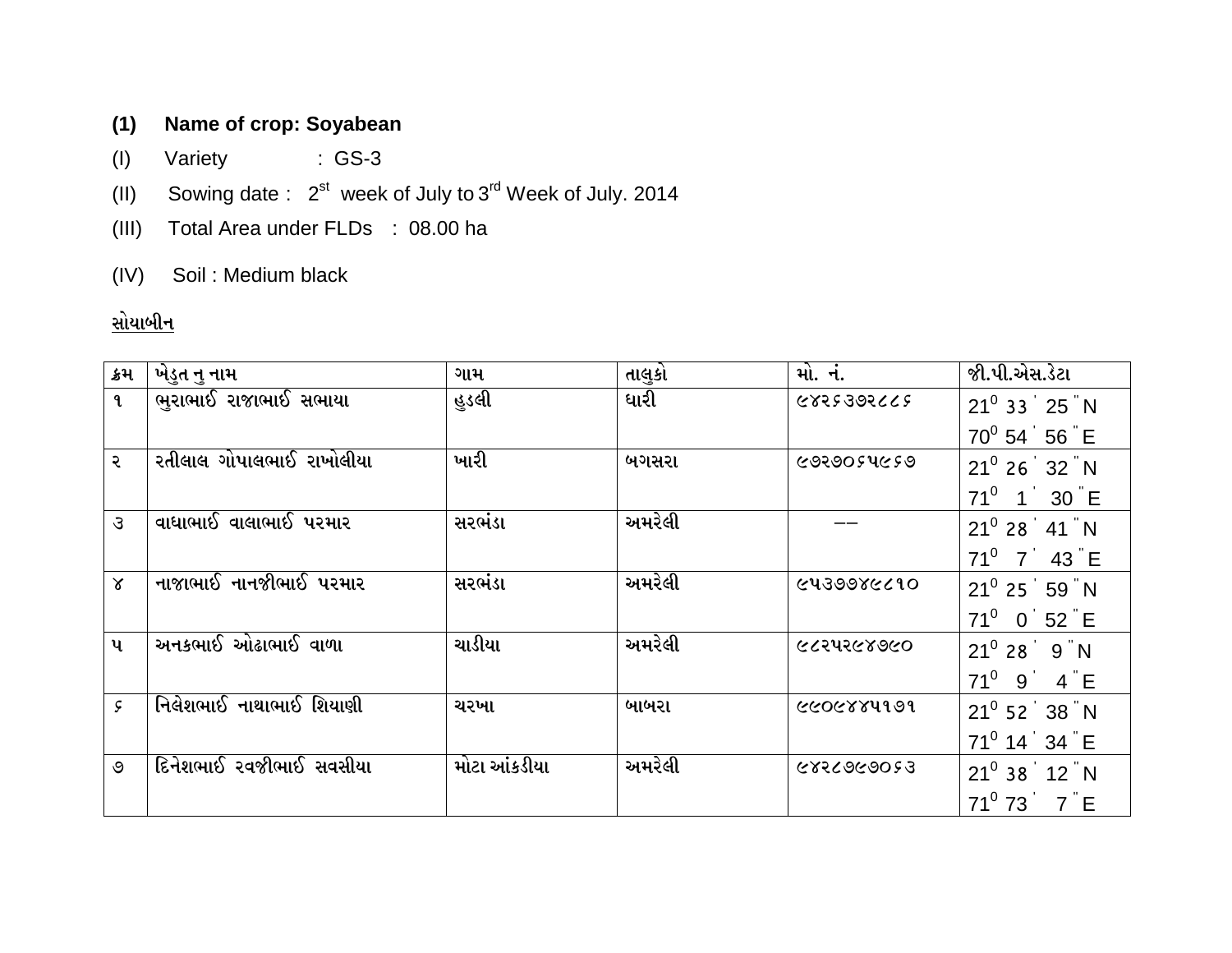|                 | રળિયાતબેન ડુંગરભાઈ મકાણી | દહિંડા       | અમરેલી | 2801139212 | $21^{\circ}$ 31 $45^{\circ}$ N |
|-----------------|--------------------------|--------------|--------|------------|--------------------------------|
|                 |                          |              |        |            | $71^0$ 0 43 E                  |
| $\epsilon$      | વિમળાબેન છગનભાઈ બાવીસી   | વડેરા        | અમરેલી | ૯૯૭૮૩૬૨૯૫૭ | $21^0$ 36 $'$ 42 $"$ N         |
|                 |                          |              |        |            | $71^0$ 2 19 E                  |
| 90 <sub>o</sub> | પ્રફલભાઈ રવજીભાઈ ડોબરીયા | નાના આંકડીયા | અમરેલી |            | $21^0$ 44 $^{'}$ 86 $^{''}$ N  |
|                 |                          |              |        |            | $71^0$ 28 12 E                 |

### **(2) Name of crop: Groundnut**

- (I) Variety : GG-20
- (II) Sowing date  $\qquad$ ; 1<sup>st</sup> week of July to 2<sup>nd</sup> week of July-2014
- (III) Total Area under FLDs : 8.00 ha
- (IV) Types of soil : Medium black

#### <u>મગફળી</u>

| $21^0$ 20 $'$ 19 $"$ N     |
|----------------------------|
|                            |
| $71^0$ 5 44 E              |
| $21^0$ 38 $\overline{5}$ N |
| $71^0$ 17 $3$ $\degree$ E  |
| $21^0$ 38 $\overline{5}$ N |
| $71^0$ 17 $3$ $\degree$ E  |
| $21^0$ 39 38 N             |
|                            |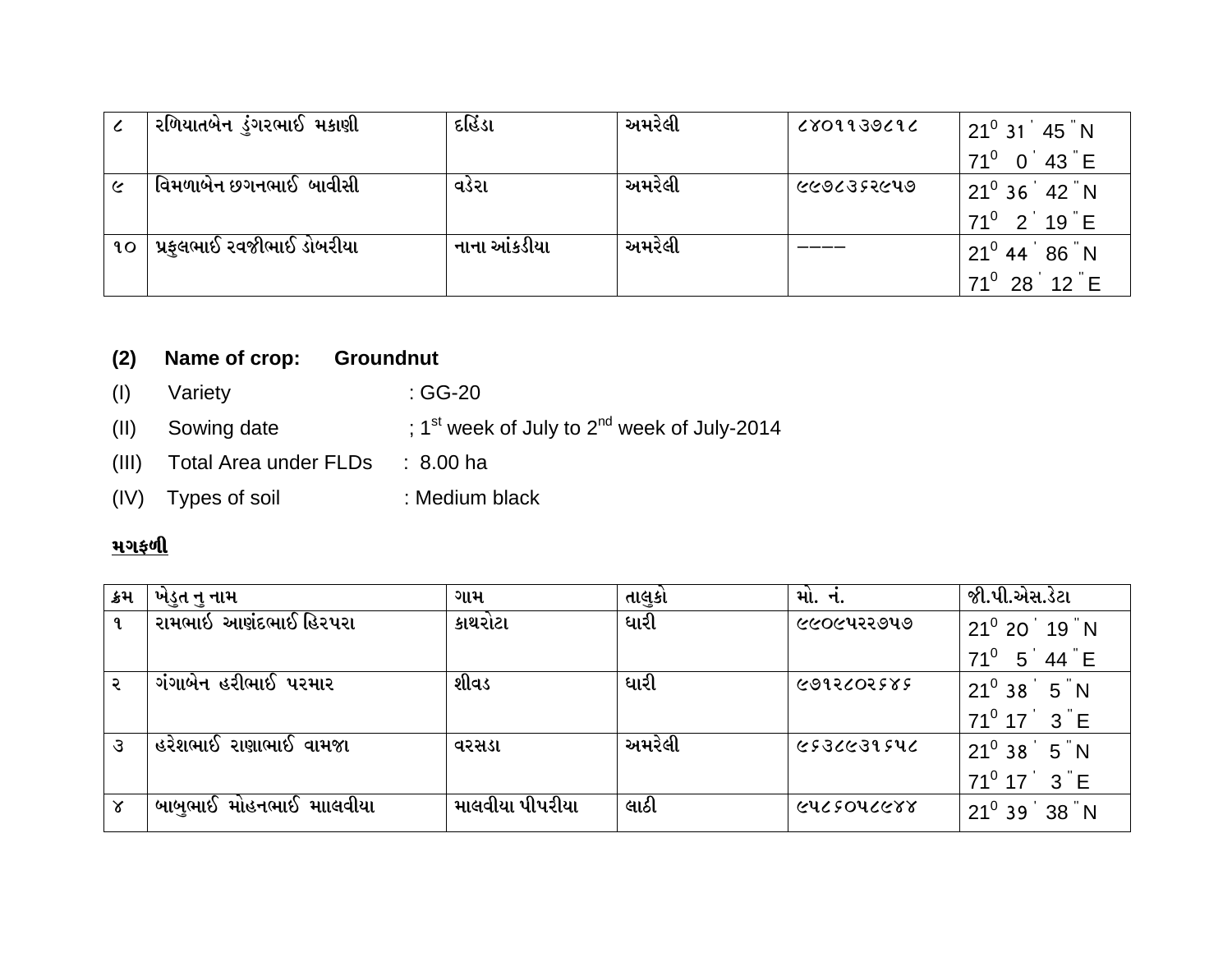|                          |                           |               |            |            | $71^0$ 19 4 E                         |
|--------------------------|---------------------------|---------------|------------|------------|---------------------------------------|
|                          |                           |               |            |            |                                       |
| $\mathbf{u}$             | વિનુભાઈ બચુભાઈ માંગુકીયા  | બાઢડા         | સાવરકુંડલા | 6658635049 | $21^0$ 14 5 N                         |
|                          |                           |               |            |            | $71^0$ 17 $2$ E                       |
| ç                        | કમળાબેન સુરેશભાઈ સાવલીયા  | અમરેલી        | અમરેલી     | 9998265996 | $21^0$ 36 34 $"$                      |
|                          |                           |               |            |            | N                                     |
|                          |                           |               |            |            | $71^0$ 15 $28$ E                      |
| ৩                        | જેતલબેન જીવરાજભાઈ ડાવરા   | કરજાળા        | સાવરકુંડલા |            | $21^0$ 38 $34$ N                      |
|                          |                           |               |            |            | $71^0$ 21 $'$ 49 $"$ E                |
| $\overline{\mathcal{L}}$ | અરવિંદભાઈ બાવાભાઈ ધાનાણી  | ભુવા          | સાવરકુંડલા | 6850500018 |                                       |
|                          |                           |               |            |            | $21^0$ 36 30 N                        |
|                          |                           |               |            |            | $71^0$ 22 $2^{\circ}$ 22 $^{\circ}$ E |
| $\epsilon$               | રતિલાલ ગોવિદભાઈ ધાનાણી    | લાલાવદર       | અમરેલી     | ૯૯૧૩૬૧૨૩૭૬ | $21^0$ 34 $2"N$                       |
|                          |                           |               |            |            | $71^0$ 23 28 E                        |
| 90 <sub>o</sub>          | મંજુલાબેન રમેશભાઈ સાવલીયા | રંગપુર        | અમરેલી     | ૯૯૨૫૪૦૭૨૧૧ | $21^0$ 35 $'$ 45 $"$ N                |
|                          |                           |               |            |            | $71^0$ 8 42 E                         |
| ૧૧                       | રણધીરભાઈ અમરૂભાઈ કોઠીયાળ  | નાના માચીયાળા | અમરેલી     | 9836995535 |                                       |
|                          |                           |               |            |            | $21^0$ 45 $'$ 12 $"N$                 |
|                          |                           |               |            |            | $71^0$ 8 4 E                          |
| ૧૨                       | જાદવભાઈ ભુરાભાઈ ગજેરા     | અમરેલી        | અમરેલી     | ૯૯૦૯૫૨૨૮૯૩ | $21^0$ 36 6 N                         |
|                          |                           |               |            |            | $71^0$ 13 42 E                        |
| 93                       | વેલજીભાઈ દુદાભાઈ જાવીયા   | નાના આકડીયા   | અમરેલી     | 6951283868 | $21^0$ 40 $'$ 45 $"N$                 |
|                          |                           |               |            |            | $71^0$ 9 9 $\textdegree$ E            |
| 98                       | કરશનભાઈ નારણભાઈ ગરલી      | ગરણી          | બાબરા      |            |                                       |
|                          |                           |               |            |            | $21^0$ 55 43 N                        |
|                          |                           |               |            |            | $71^0$ 12 55 E                        |
| ૧૫                       | ભારતીબેન અરવિંદભાઈ ગજેરા  | અમરેલી        | અમરેલી     | 9698399865 | $21^0$ 31 50 $\degree$ N              |
|                          |                           |               |            |            | $71^0$ 50 E                           |
|                          |                           |               |            |            |                                       |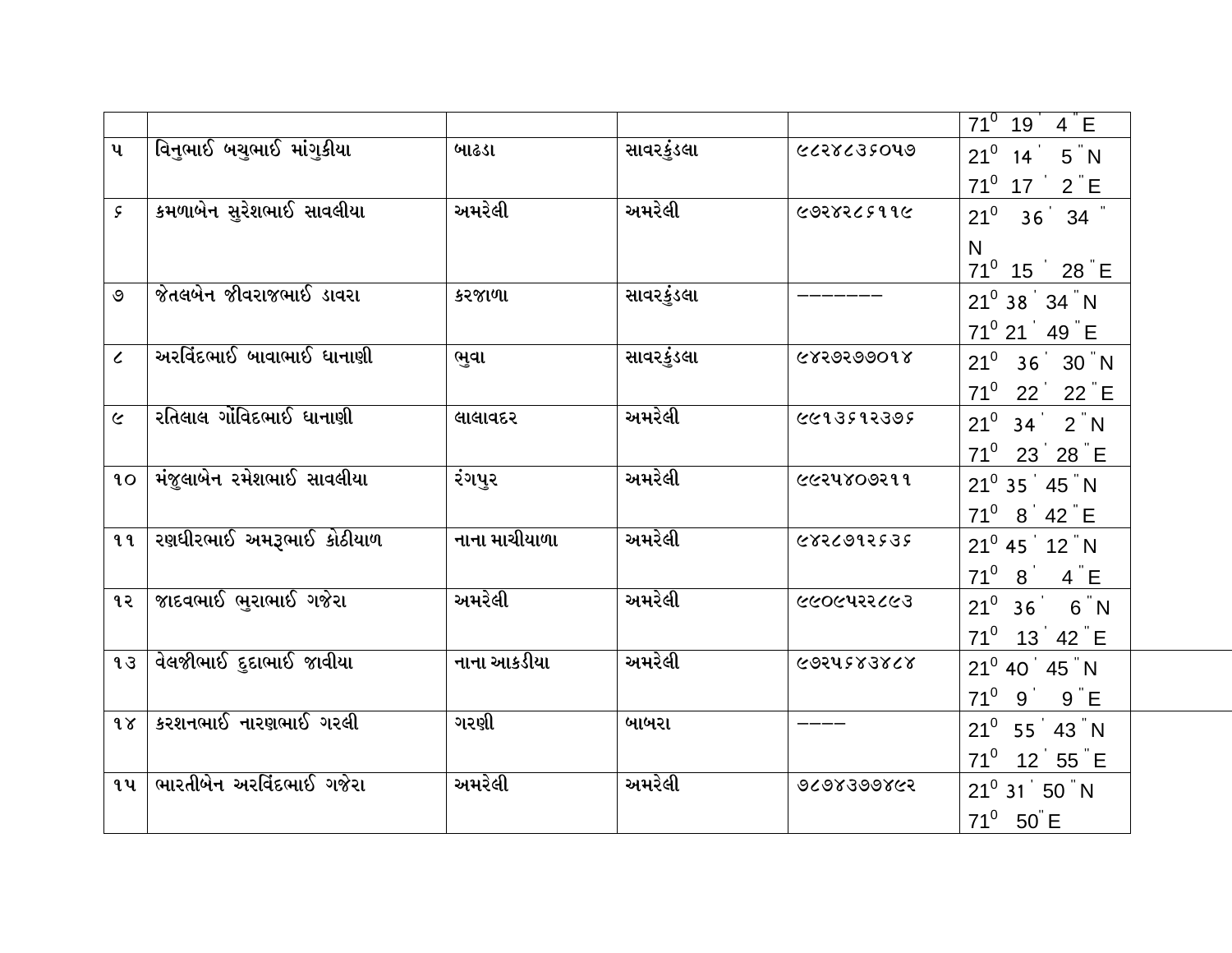| 95           | આલીગભાઈ માણસુરભાઈ ભુંકણ  | ભમ્મર      | સાવરકુંડલા |             | $21^0$ 33 45 N                            |
|--------------|--------------------------|------------|------------|-------------|-------------------------------------------|
|              |                          |            |            |             | $71^0$<br>$4^{\degree}$ 2 $^{\degree}$ E  |
| १७           | બાલુભાઈ જાદવભાઈ માતરીયા  | લાલાવદર    | અમરેલી     | ૯૯૨૫૦૮૩૦૬૩  | $21^0$ 33 $'$ 38 $"N$                     |
|              |                          |            |            |             | $71^0$<br>$28^\circ 49^\circ$ E           |
| 9C           | રણછોડભાઈ કાનજીભાઈ વામજા  | મતીરાળા    | લાઠી       | ८८४२४२४२८२२ | $21^0$ 36 $'$ 20 $"$ N                    |
|              |                          |            |            |             | $71^0$<br>$13$ 50 $E$                     |
| १ $\epsilon$ | મુકેશભાઈ બાલુભાઈ સાવલીયા | ભમ્મર      | સાવરકુંડલા | ૯૯૧૩૧૫૧૨૧૫  | $21^0$ 15 $^{\degree}$ 25 $^{\degree}$ N  |
|              |                          |            |            |             | $71^0$<br>$24^{\degree}$ 29 $\degree$ E   |
| २०           | મધુભાઈ નારણભાઈ ગુજરાતી   | પાંચતલાવડા | લીલીયા     | G80C489299  | $21^0$ 16 $23$ N                          |
|              |                          |            |            |             | $71^0$<br>24 <sup>2</sup><br>$30^\circ$ E |

### **(3) Name of crop: Cotton**

- (I) Input: : Seed (GCH-8, bt)
- (II) Sowing date  $: 2^{nd}$  week of July to  $3^{nd}$  week of July-2014
- (III) Total Area under FLDs : 08.00 ha
- (IV) Types of soil : Medium black

## <u>કપાસ – બિયારણ</u>

| ∣ ક્રમ       | ખંડુત નુ નામ               | ગામ      | તાલકા   | માં.       | જી.પી.એસ.ડેટા                   |
|--------------|----------------------------|----------|---------|------------|---------------------------------|
| $\mathbf{q}$ | જયાબેન પ્રવિણભાઈ લુણાગરીયા | લાપાળીયા | અમરેલી  | ८८७૯१૯०५६४ | $21^0$ 30 $8$ N                 |
|              |                            |          |         |            | $71^0$ 15<br>$18$ E             |
|              | ભીખુભાઈ ટપુભાઈ સાવલીયા     | માયાપાદર | કુકાવાવ | ૯૭૨૪૭૮૯૦૫૫ | $21^0$ 43<br>່ 4 <sup>"</sup> N |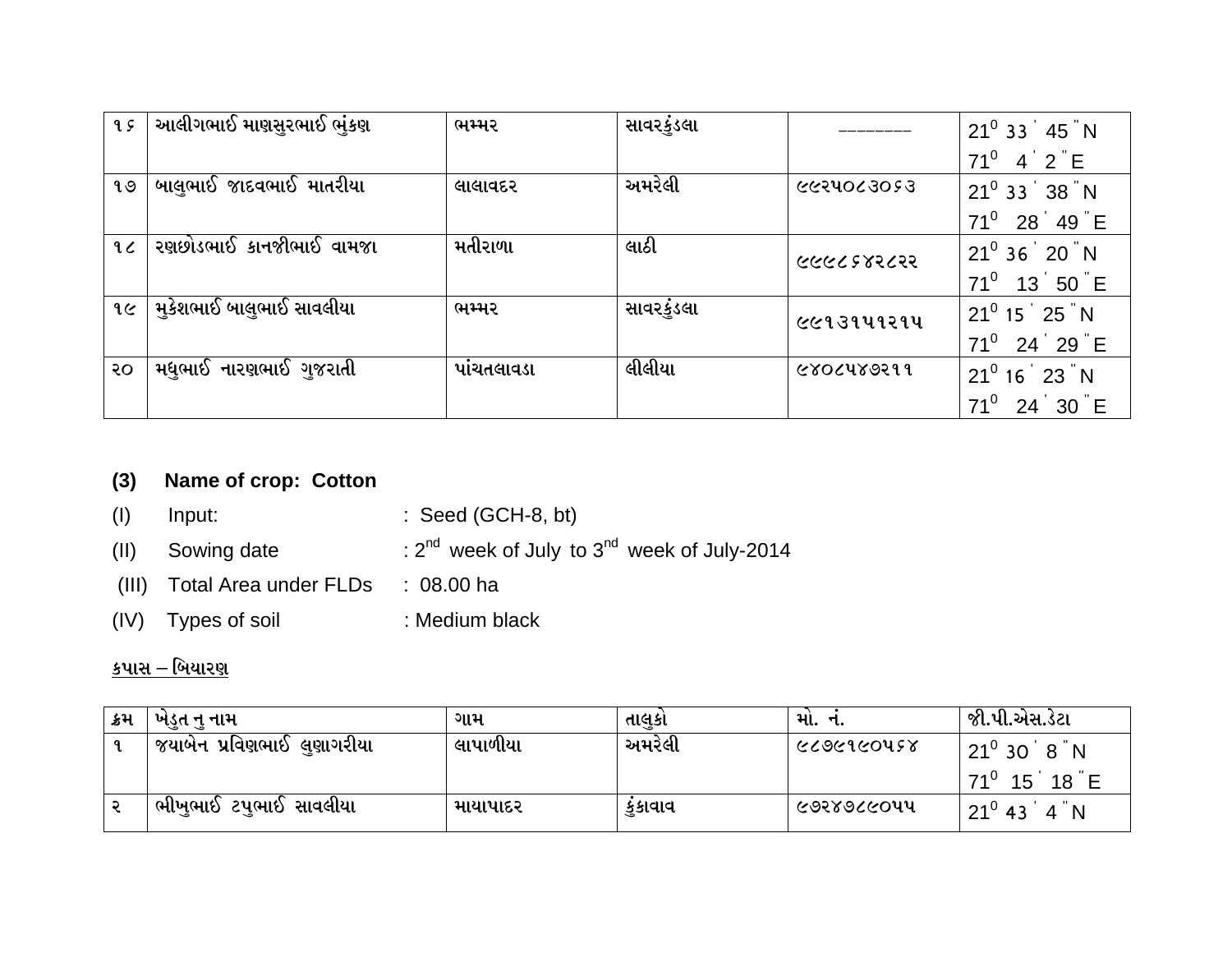|                             |                               |                 |            |            | $71^0$ 3 54 E                       |
|-----------------------------|-------------------------------|-----------------|------------|------------|-------------------------------------|
| $\mathcal{S}$               | શૈલેષભાઈ ભગવાનભાઈ ગુજરાતી     | પાંચતલાવડા      | લીલીયા     |            | $21^0$ 25 $'$ 4 $"$ N               |
|                             |                               |                 |            |            | 71 <sup>0</sup> 30 34 E             |
| $\chi$                      | નરશીભાઈ નારણભાઈ ગુજરાતી       | પાંચતલાવડા      | લીલીયા     |            | $21^0$ 30 $8$ N                     |
|                             |                               |                 |            |            | $71^0$ 15 18 E                      |
| $\mathbf{u}$                | બાધાભાઈ હરીભાઈ સાવલીયા        | અમરેલી          | અમરેલી     | 0106683909 | $21^0$ 36 $'$ 15 $"N$               |
|                             |                               |                 |            |            | $71^0$ 14 49 E                      |
| $\varsigma$                 | હરીભાઈ માણંદભાઈ ચાૈહાણ        | પીઠડીયા         | બગસરા      | 9346396836 | $21^0$ 29 $^{'}$ 69 $^{''}$ N       |
|                             |                               |                 |            |            | $71^0$ 4 43 E                       |
| ৩                           | જયોત્સનાબેન લજ્ઞમણભાઈ બગડા    | માલવીયા પીપરીયા | લાઠી       | 6678008633 | $21^0$ 37 $4^{\degree}$ N           |
|                             |                               |                 |            |            | 71 <sup>0</sup> 28 34 E             |
| $\mathcal{L}_{\mathcal{L}}$ | કાંતાબેન ગોકળભાઈ માલવીયા      | કેરીયા ચાંડ     | અમરેલી     |            | $21^0$ 29 $'$ 19 $"N$               |
|                             |                               |                 |            |            | $71^0$ 8 53 E                       |
| $\tilde{\mathbf{c}}$        | સુરેશભાઈ નાનજીભાઈ માળવીયા     | કેરીયા ચાંડ     | અમરેલી     |            | $21^0$ 39 $42$ N                    |
|                             |                               |                 |            |            | $71^0$ 15 15 E                      |
| 90                          | રવજીભાઈ મુળજીભાઈ ડોબરીયા      | નાના આંકડીયા    | અમરેલી     | ૯૯૭૮૫૮૪૫૯૯ | $21^0$ 38 $'$ 46 $"N$               |
|                             |                               |                 |            |            | $71^0$ 11 55 E                      |
| 99                          | ભલાભાઈ મેરામભાઈ ડાભી          | ઉટવડ            | બાબરા      | ૯४२६७७११२२ | $21^0$ 55 $^{\circ}$ 0 $^{\circ}$ N |
|                             |                               |                 |            |            | $71^0$ 13 16 E                      |
| ૧૨                          | હરસુરભાઈ ઓઢાભાઈ વાળા          | ચાડીયા          | અમરેલી     | ८७२५५८८८२३ | $21^0$ 32 $'$ 12 $"N$               |
|                             |                               |                 |            |            | $71^0$ 12 13 E                      |
| 93                          | <b>ઘીરૃભાઈ ભીમજીભાઈ દાવડા</b> | કરજાળા          | સાવરકુંડલા |            | $21^0$ 26 $30$ N                    |
|                             |                               |                 |            |            | $71^0$ 16 11 E                      |
|                             |                               |                 |            |            |                                     |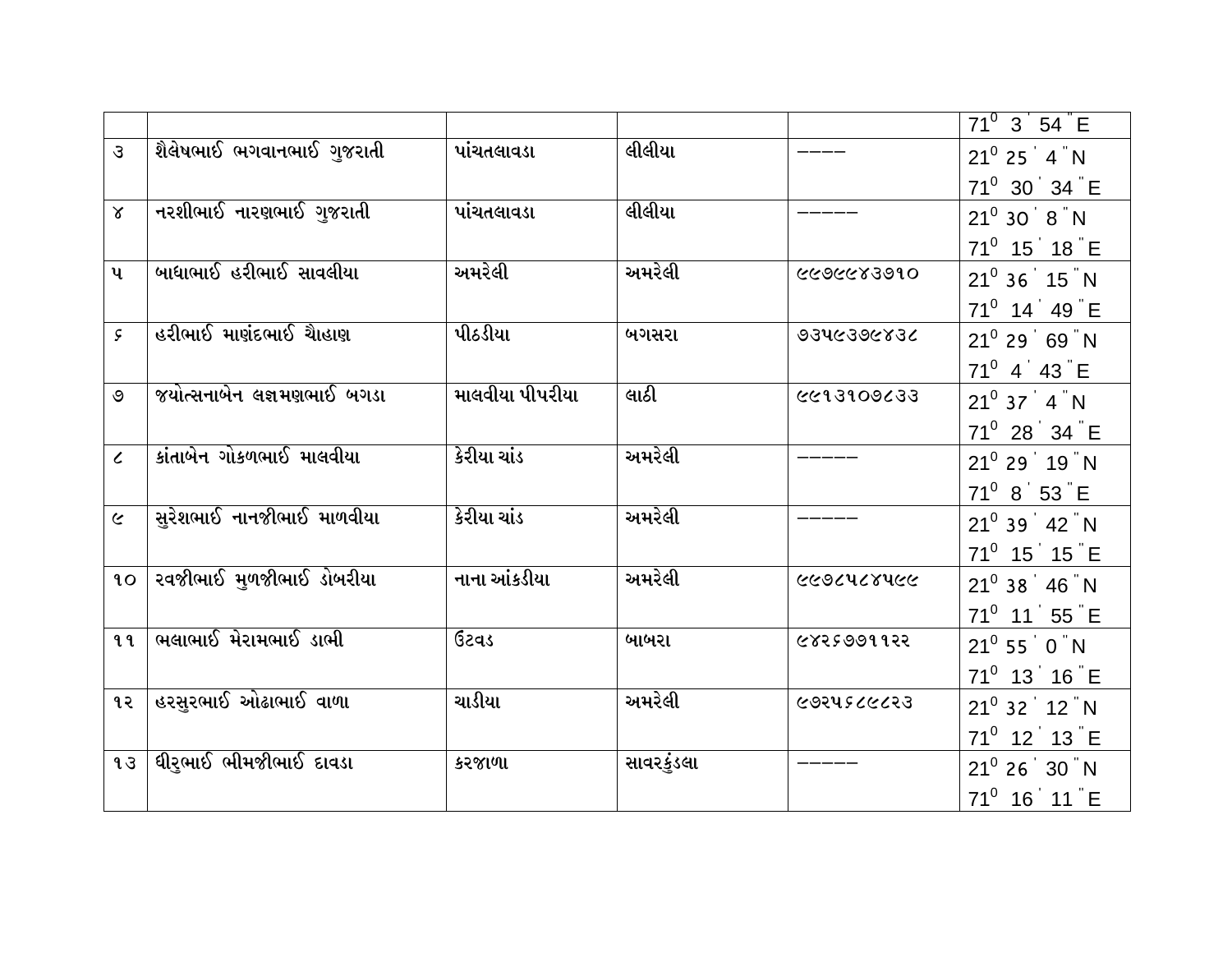| 98 | હિંમતભાઈ લાલજીભાઈ કુંજડીયા | બોરડી   | ધારી   | ૯૮૨૫૨૮૧૩૧  | $21^0$ 16 $'$ 10 $"$ N |
|----|----------------------------|---------|--------|------------|------------------------|
|    |                            |         |        |            | $70^0$ 58 12 E         |
| ૧૫ | ચંપાબેન મધુભાઈ ખુંટ        | બોરડી   | ધારી   |            | $21^0$ 22 $'$ 40 $"$ N |
|    |                            |         |        |            | $70^0$ 10 15 E         |
| qç | ભરતભાઈ લાલભાઈ કુંજડીયા     | બોરડી   | ધારી   |            | $21^0$ 17 $'$ 24 $"$ N |
|    |                            |         |        |            | $70^0$ 58 18 E         |
| १७ | નટુભાઈ બાલુભાઈ ભટ્ટ        | વાંકીયા | અમરેલી | 9427280525 | $21^0$ 3 $24$ N        |
|    |                            |         |        |            | $70^0$ 58 18 E         |
| 9C | દીપકભાઈ પોપટભાઈ સિધ્ધપરા   | વાંકીયા | અમરેલી |            | $21^0$ 3 $'$ 24 $"$ N  |
|    |                            |         |        |            | $71^0$ 9 45 E          |
| 96 | હરસુખભાઈ ઓઢાભાઈ વાળા       | ચાડીયા  | અમરેલી |            | $21^0$ 17 $24$ N       |
|    |                            |         |        |            | $70^0$ 58 18 E         |
| २० | પ્રવિણચંદૂ બટુકભાઈ પટેલ    | ધારી    | અમરેલી | 9825294790 | $21^0$ 17 $24$ N       |
|    |                            |         |        |            | $70^0$ 58 18 E         |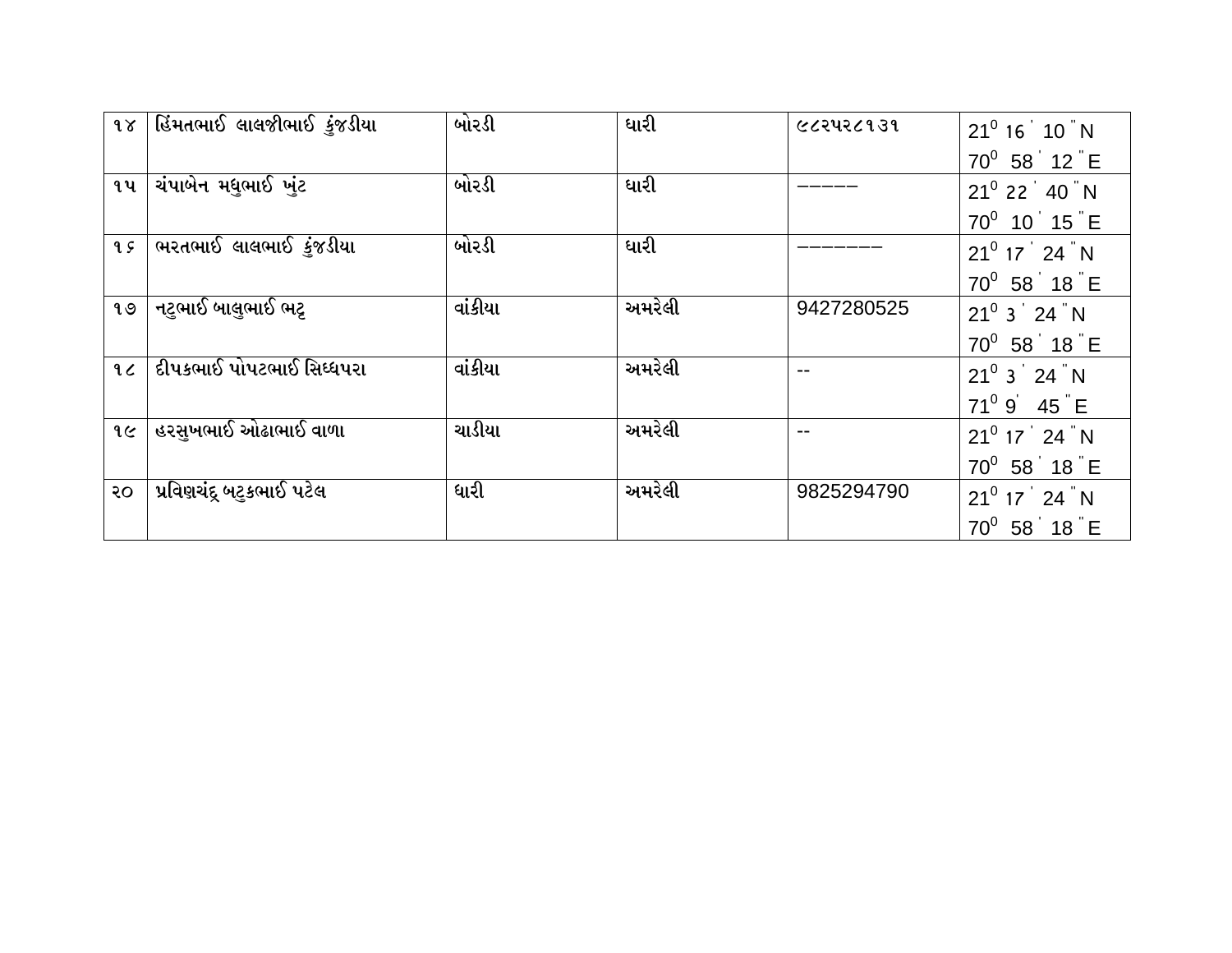## **(4) Name of crop: Cotton**

- (I) Input: : INM
- (II) Sowing date  $1^{st}$  week of July to  $3^{nd}$  week of July-2014
- (III) Total Area under FLDs : 04.00 ha
- (iv) Types of soil : Medium black

#### <u>કપાસ – ખાતર–સુક્ષ્મખાતર</u>

| ક્રમ          | ખેડુત નુ નામ               | ગામ          | તાલુકો     | મો. નં.    | જી.પી.એસ.ડેટા            |
|---------------|----------------------------|--------------|------------|------------|--------------------------|
| $\mathbf{q}$  | કિશોરભાઈ જેઠાભાઈ કાથરોટીયા | ઓળીયા        | સાવરકુંડલા | ૯૯૦૯૩૯૫૭૭૯ | $21^0$ 24 $8"N$          |
|               |                            |              |            |            | $71^0$ 16 48 E           |
| ર             | કાંતિભાઈ ગોકળભાઈ વરીયા     | કરજાળા       | સાવરકુંડલા |            | $21^0$ 32 $'$ 45 $"$ N   |
|               |                            |              |            |            | 71 <sup>0</sup> 18 19 E  |
| $\mathcal{S}$ | અતુલભાઈ ૨વજીભાઈ ડોબરીયા    | નાના આંકડીયા | અમરેલી     |            | $21^0$ 38 $'$ 46 $"N$    |
|               |                            |              |            |            | $71^0$ 11 55 E           |
| $\mathsf{X}$  | રસીલાબેન મનસુખભાઈ ગેડીયા   | શીલાણા       | બગસરા      | 0098302999 | $21^0$ 28 $'$ 39 $"N$    |
|               |                            |              |            |            | $70^0$ 59 $7$ E          |
| $\mathbf{u}$  | પ્રતાપભાઈ ખોડાભાઈ વાળા     | નાના આંકડીયા | અમરેલી     | 680050099  | $21^0$ 39 $'$ 40 $"$ N   |
|               |                            |              |            |            | $71^0$ 53 33 E           |
| ç             | પ્રફલભાઈ બટુકભાઈ ગજેરા     | ગોઢાવદર      | લીલીયા     | ૯૭૨૪૩૫૫૬૮૧ | $21^0$ 33 38 $\degree$ N |
|               |                            |              |            |            | $71^0$ 20 14 E           |
| ৩             | વિજયભાઈ કનુભાઈ ગજેરા       | ગોઢાવદર      | લીલીયા     | ૯૯૦૯૫૨૨૬૭૫ | $21^0$ 35 $'$ 12 $"$ N   |
|               |                            |              |            |            | $71^0$ 23 20 E           |
| $\epsilon$    | બાબુભાઈ ભુરાભાઈ ગજેરા      | અમરેલી       | અમરેલી     | 9613353676 | $21^0$ 36 44 N           |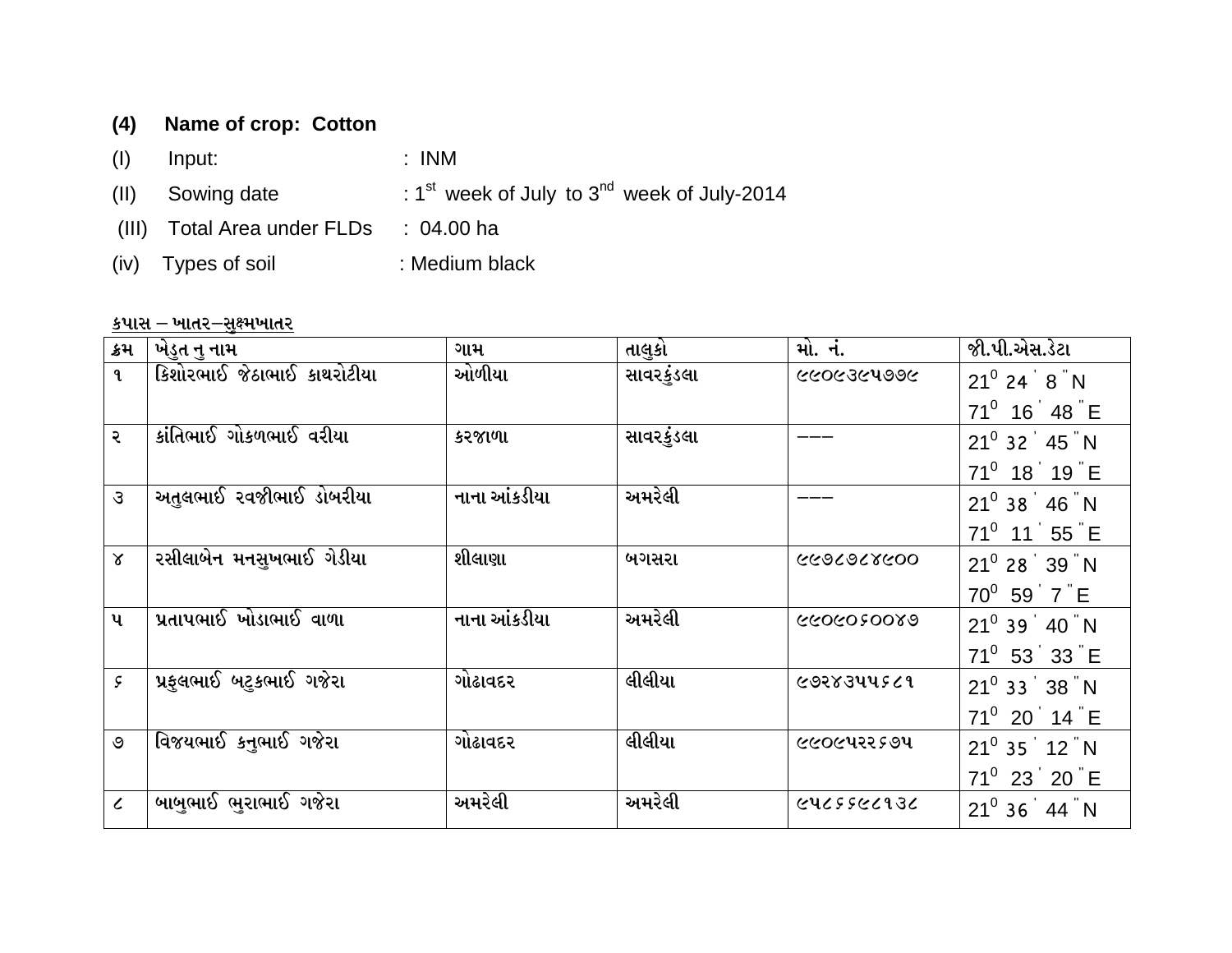|                 |                                    |              |        |                          | $18$ E<br>$71^\circ$<br>14               |
|-----------------|------------------------------------|--------------|--------|--------------------------|------------------------------------------|
| $\epsilon$      | પ્રફુલભાઈ રવજીભાઈ ડોબરીયા          | નાના આંકડીયા | અમરેલી | 9564337937               | $21^0$ 40 $34$ N                         |
|                 |                                    |              |        |                          | $71^0$ 13 57 E                           |
| 90 <sub>o</sub> | <sub>.</sub> ધીરૃભાઈ રામભાઈ કસવાળા | જાળીયા       | અમરેલી | <i><b>GGSAGREROA</b></i> | $121^0$ 34 $^{\degree}$ 8 $^{\degree}$ N |
|                 |                                    |              |        |                          | $71^0$ 12 29 E                           |

### **(5) Name of crop: castor**

- (I) Input: : Seed (GCH-7)
- (II) Sowing date <sup>nd</sup> week of July to 1<sup>th</sup> week of August-2014
- (III) Total Area under FLDs : 02.00 ha
- (iv) Types of soil : Medium black

# <u>દિવેલા</u>

| ક્રમ         | ખેડુત નુ નામ            | ગામ          | તાલુકો | મો. નં.                  | જી.પી.એસ.ડેટા          |
|--------------|-------------------------|--------------|--------|--------------------------|------------------------|
| $\mathbf{q}$ | બટુકભાઈ દેવદાસભાઈ ગજેરા | ગોઢાવદર      | લિલિયા | ૯૬૨૪૩૫૫૬૮૧               | $21^0$ 33 $'$ 28 $"N$  |
|              |                         |              |        |                          | $71^0$ 17 50 E         |
| २            | ચનીભાઈ વલ્લભભાઈ ડોબરીયા | નાના આંકડીયા | અમરેલી | ૯૯૯८૫૩૫४६३               | $21^0$ 41 $40$ N       |
|              |                         |              |        |                          | $71^0$ 15 31 E         |
| З            | ઉકેશભાઈ ગોબરભાઈ શિયાણી  | ચરખા         | બાબરા  | 9006913900               | $21^0$ 52 $'$ 38 $"N$  |
|              |                         |              |        |                          | $71^0$ 14 34 E         |
| $\lambda$    | કાળીબેન હરીભાઈ પરમાર    | શીવડ         | ધારી   |                          | $21^0$ 16 $8$ N        |
|              |                         |              |        |                          | $70^0$ 58 20 E         |
| પ            | રમેશભાઈ રાધવભાઈ પસવાળા  | મોટાભંડારીયા | અમરેલી | <i><b>GGSAGREROA</b></i> | $21^0$ 32 $'$ 21 $"$ N |
|              |                         |              |        |                          | $71^0$ 8 23 E          |